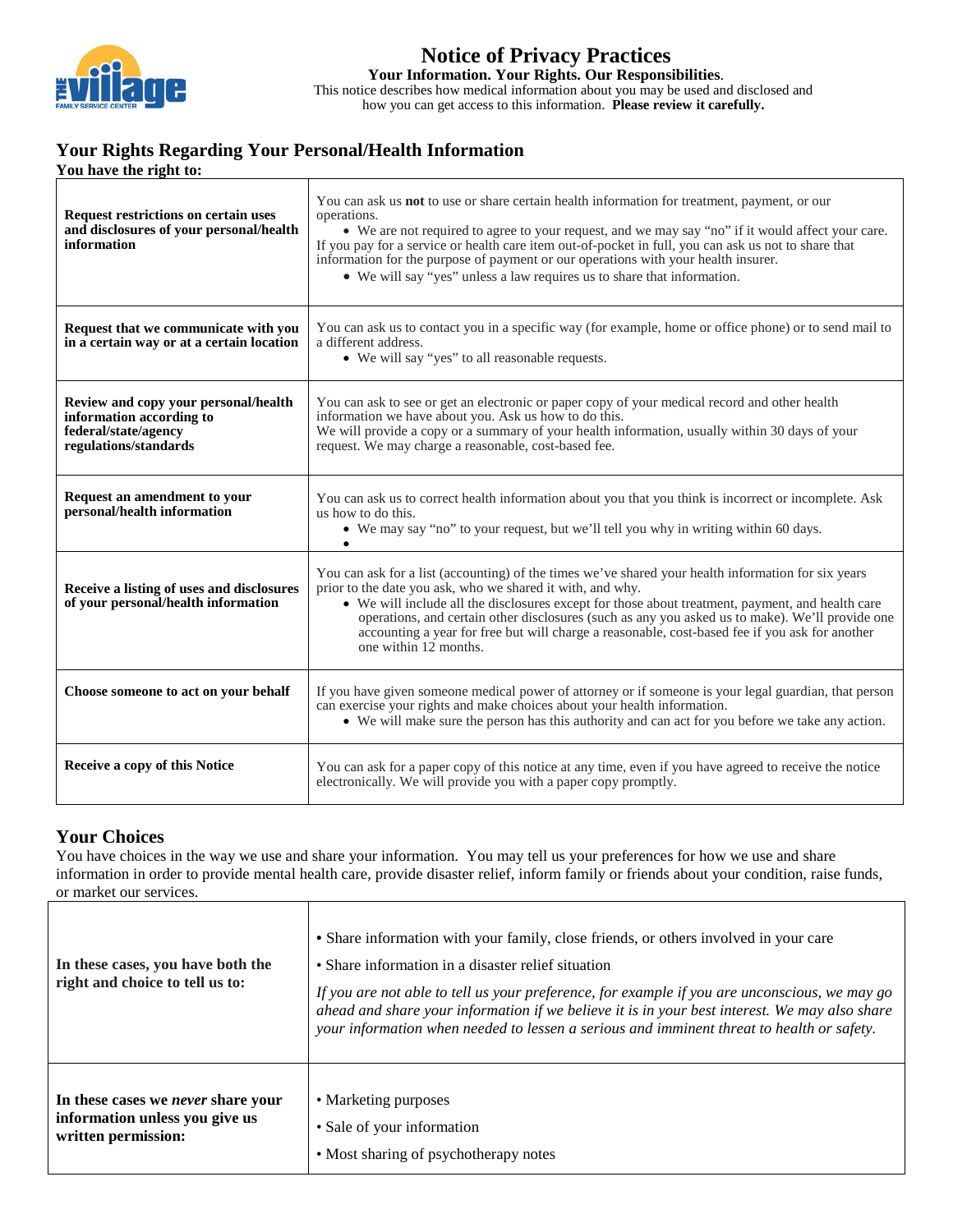| In the case of fundraising: | • We may contact you for fundraising efforts, but you can tell us not to contact you again. |
|-----------------------------|---------------------------------------------------------------------------------------------|

### **Our Uses and Disclosures**

| <b>OUT USES AND DISCIOSURES</b>                                                                                                                                                                                                                                                                                                                                                 | The Village may use and disclose your personal/health information in the following circumstances – on a "need to know" basis only: |                                                                                                                     |  |  |  |
|---------------------------------------------------------------------------------------------------------------------------------------------------------------------------------------------------------------------------------------------------------------------------------------------------------------------------------------------------------------------------------|------------------------------------------------------------------------------------------------------------------------------------|---------------------------------------------------------------------------------------------------------------------|--|--|--|
| To provide treatment/service                                                                                                                                                                                                                                                                                                                                                    | • We can use your health information and share<br>it with other professionals who are treating<br>you.                             | <b>Example:</b> A doctor treating you for an injury<br>asks another doctor about your overall health<br>condition.  |  |  |  |
| To obtain payment for<br>treatment/service                                                                                                                                                                                                                                                                                                                                      | • We can use and share your health information<br>to bill and get payment from health plans or<br>other entities.                  | <b>Example:</b> We give information about you to<br>your health insurance plan so it will pay for<br>your services. |  |  |  |
| For Village operations, as<br>appropriate. Examples could be<br>our Quality Improvement Program,<br>case consultation, or in the process<br>of accreditation                                                                                                                                                                                                                    | • We can use and share your health information to<br>run our practice, improve your care, and contact<br>you when necessary.       | Example: We use health information about<br>you to manage your treatment and services                               |  |  |  |
| If you are receiving more than one type of service from us, information may be shared on a "need to know" basis                                                                                                                                                                                                                                                                 |                                                                                                                                    |                                                                                                                     |  |  |  |
| To provide appointment reminders within certain programs (by phone, mail, etc.)                                                                                                                                                                                                                                                                                                 |                                                                                                                                    |                                                                                                                     |  |  |  |
| When required by law:<br>" if we become aware through our work that you may be a danger to yourself or others;<br>• if we become aware of or suspect child abuse or neglect;<br>" if we become aware of or suspect abuse or neglect of a vulnerable adult - (MN Stat. 626.557, NDCC Ch. 50-25-2);<br>• if we are court ordered to testify or to submit our records to the court |                                                                                                                                    |                                                                                                                     |  |  |  |
| To authorized federal officials if it is required for lawful intelligence, counterintelligence, and other national security activities                                                                                                                                                                                                                                          |                                                                                                                                    |                                                                                                                     |  |  |  |
| For research/educational projects approved according to Village policy or as required by law                                                                                                                                                                                                                                                                                    |                                                                                                                                    |                                                                                                                     |  |  |  |
| To provide fundraising information to clients within certain programs (by phone, mail, etc.) (not applicable for First Step<br>Recovery); we will not sell your information                                                                                                                                                                                                     |                                                                                                                                    |                                                                                                                     |  |  |  |

**In the event of an emergency, to contact a family member or significant other to inform them of your circumstances or wellbeing**

## **Our Responsibilities**

We are required by law to maintain the privacy/security of your protected information. We will let you know promptly if a breach occurs that may have compromised the privacy/security of your information. We must follow duties and privacy practices described in this Notice and provide you with a copy. We will not use or share your information other than as described here unless you give us permission in writing. You may change your mind at any time and just need to let us know that in writing.

### **Drug and Alcohol Treatment Information**

The confidentiality of records regarding drug and alcohol treatment is protected by Federal law and regulations 42 CFR Part 2 and 45 CFR Parts 160 and 164. Information identifying you as a drug or alcohol treatment recipient or other information regarding your care will not be released unless 1) you consent in writing, 2) the disclosure is allowed by court order, or 3) the disclosure is made to medical personnel in a medical emergency. Violation of Federal alcohol and drug abuse patient records law and regulations by a program is a crime. Suspected violations may be reported to appropriate authorities in accordance with Federal regulations. Federal law and regulations do not protect any information about a crime committed by a patient either at the program or against any person who works for the program, or about any threat to commit such crime. Federal laws and